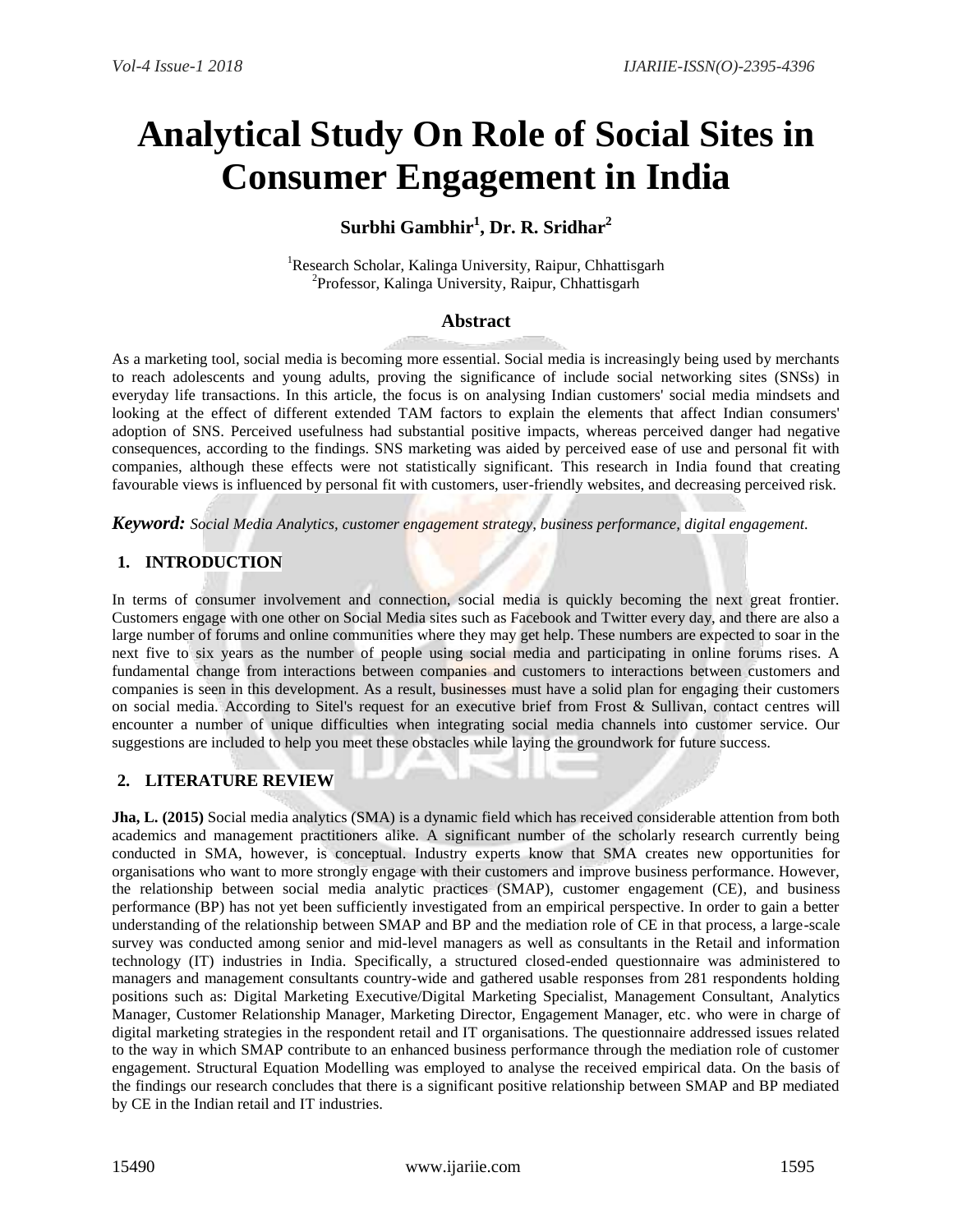**Matthijs Meire et.al (2016)** Despite the demonstrated importance of customer sentiment in social media for outcomes such as purchase behavior and of firms' increasing use of customer engagement initiatives, surprisingly few studies have investigated firms' ability to influence the sentiment of customers' digital engagement. Many firms track buyers' offline interactions, design online content to coincide with customers' experiences, and face varied performance during events, enabling the modification of marketer-generated content to correspond to the event outcomes. This study examines the role of firms' social media engagement initiatives surrounding customers' experiential interaction events in influencing the sentiment of customers' digital engagement. Results indicate that marketers can influence the sentiment of customers' digital engagement beyond their performance during customers' interactions, and for unfavorable event outcomes, informational marketer-generated content, more so than emotional content, can enhance customer sentiment. This study also highlights sentiment's role as a leading indicator for customer lifetime value.

**Mitra Amin (2017)** Companies that have embraced social media are getting valuable insights by 'listening' to the online 'chatter' of their customers and it is considered as a B2H (business to human) or sometimes H2H (human to human) and even consumer-to-consumer (C2C) activity. Borges (2012) stated that those businesses that use social media only as a platform for advertising and broadcasting are actually not 'social' as they are ignoring its real social facet and using it to re-work on old marketing strategies without leveraging on the real power of social media. He posited that a perfect 'social' business being managed through digital channels knows the significance of engaging with their consumers, suppliers, employees, stakeholders, partners and even competitors through online digital channels. The real social businesses appreciate the intrinsic value of credible engagement with stakeholders and deliver a unique, pleasant and memorable experience. In today's context most of the people are aware of Social Networking Sites (SNSs). And these SNSs have become so popular among consumers, that it is common for Internet users to have multiple accounts on SNSs such as Facebook and Twitter (Bhargava, 2015). In this study a conceptual model with five constructs viz. awareness, loyalty, tie strength, satisfaction and trust has been proposed and empirically tested. It was observed that relationship between awareness and satisfaction, satisfaction and loyalty, respectively, were statistically significant though trust and satisfaction, tie strength and satisfaction were relatively insignificant. Study findings suggest that Facebook and WhatsApp can be leveraged as better online platforms by marketers in India in comparison to LinkedIn and Twitter.

# **3. METHODOLOGY**

Data from Indian Facebook Brand pages was scoured by researchers to learn more about Indian Brands and consumer behaviour on such sites. The top 100 businesses on social media are those with the most fans. Using Fanpage Karma, a social media evaluation tool, data was gathered on Facebook brand page activity, such as post content, post type, and the number of likes and replies. For the purpose of compiling this report, Facebook tracked brand activity from January 2014 through December 2014. A post's total number of likes, comments, shares, and replies are used to calculate how engaged a particular audience is with the content (Social Bakers, 2013). Average CE rate is calculated by adding all responses/likes and multiplying all comments by three and then multiplying all shares by five (Unmetric, 2016). Unmetric (2016) developed a method for measuring engagement based on user research and observations. When it comes to engagement, weights determine how much a comment, share, or like on a social network impacts the final Engagement Score. Since they start a conversation, comments and shares have more weight in Unmetric models than likes. Using empirical data points, Unmetric analysts have figured out a way to estimate how many brand fans/followers will actively receive and view a brand's content. As the company's 0.8 followers grow, so does the reaction rate to its Facebook posts. The estimated size of the audience is determined by a sophisticated machine-learning algorithm. Unmetric formulae assigned a weight of 5 to shares, 3 to comments, and 1 to likes.

Unlike other research, this one focuses on the long-term effects of past posts inside a medium, the direct implications of current brand postings within the social medium, and the associated spillovers due to omni-social consumers. The dynamic state space method is used to connect user-generated content with social media engagement. Because of this, the model is built on data from 20 different businesses on three of the most prominent social media platforms: Facebook (94%), Twitter (68%) and Instagram (13%) (54 percent). The constant online exposure of a brand's social media page implies that the model takes engagement dynamics into account.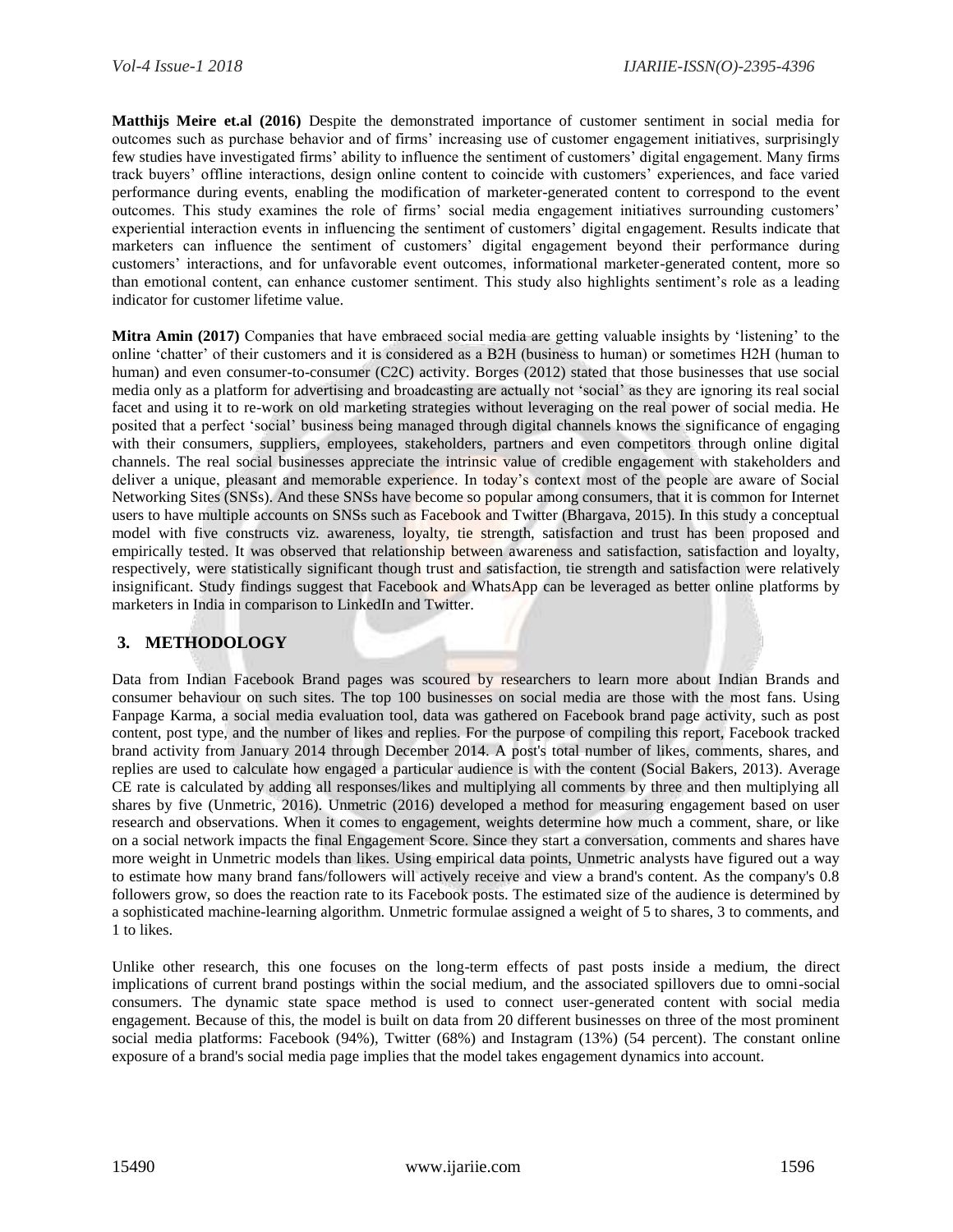### **4. DATA DESCRIPTION**

A market research company that gathers and maintains social media data for various companies gathered the information on a brand's activity on social media and the reactions from customers. The marketing research company monitored twice-daily customer interaction with brand postings and collected engagement metrics for the brand's social media posts on the date.

When it comes to consumer interaction, data includes the number of times a piece of brand-generated content has been liked on Facebook or Twitter or retweeted or shared on another network. An example of a brand fan's activity is to like or hate, tweet, share, or discuss a brand's post on its social media brand page. A day's worth of social media postings is included in the dataset, as well as customer reactions to those posts. Social media networks offer aggregated data that does not disclose specific user level characteristics in order to protect the anonymity of the users. As a result, we can only monitor user-generated activities at the aggregate level on the companies' own social media sites or brand-owned handles in question.

The dataset incorporates data from Facebook, Twitter, and Instagram, amongst others. Over the course of 270 days, researchers gathered this data. According to Interbrand research, the brands included in the dataset are among the most well-known and valued in the world (Interbrand 2017). In addition to the technological firms, car manufacturers, digital media and e-commerce retailers such as fast food and fast fashion are among the sectors represented by the brands. Total social media postings and customer reactions for 20 major companies are included in this dataset.

When it comes to a specific social media platform, the dataset contains data on when and how many brand posts (firm-generated) have been made there, as well as how many consumer responses those posts have generated (e.g., likes, rewets). The number of posts in a day and the various forms of engagement that can be observed during that day are the units of observation. Neither the post content nor the text of customer comments are included in this dataset. Social media participation and daily postings vary significantly across brands, according to data. We collected 2390 observations in total across 20 brands and three social media platforms. A brief overview of the data from all brands and social media platforms is provided in (Table 1).

| Variables                     | Mean          | Std.          | Median        |
|-------------------------------|---------------|---------------|---------------|
| <b>FB</b> Posts               | 1.91          | 1.36          | 1.40          |
| <b>FB Likes</b>               | 8930.17       | 13,297.89     | 2470.20       |
| <b>FB</b> Comments            | 388.86        | 458.10        | 272.30        |
| <b>FB</b> Shares              | 830.28        | 1349.73       | 264.05        |
| <b>FB Brand Fan Following</b> | 24,611,887.00 | 25,584,270.57 | 20.049,868.95 |
| <b>TW Posts</b>               | 57.20         | 145.08        | 9.15          |
| <b>TW Retweets</b>            | 398.04        | 491.53        | 181.65        |
| <b>TW Replies</b>             | 168.88        | 219.74        | 67.70         |
| <b>TW Mentions</b>            | 645.56        | 611.74        | 456.20        |
| <b>TW Brand Fan Following</b> | 3,937,738.17  | 4,287,824.32  | 2,738,956.45  |
| <b>IN Posts</b>               | 1.53          | 1.33          | 1.05          |
| <b>IN Likes</b>               | 101,305.50    | 188,721.02    | 11,156.65     |
| <b>IN Comments</b>            | 394.66        | 535.58        | 101.35        |
| <b>IN Brand Fan Following</b> | 3,583,513.19  | 5.234.798.37  | 971,856.75    |

#### **Table 1 Descriptive statistics of social media posts across all 20 brands**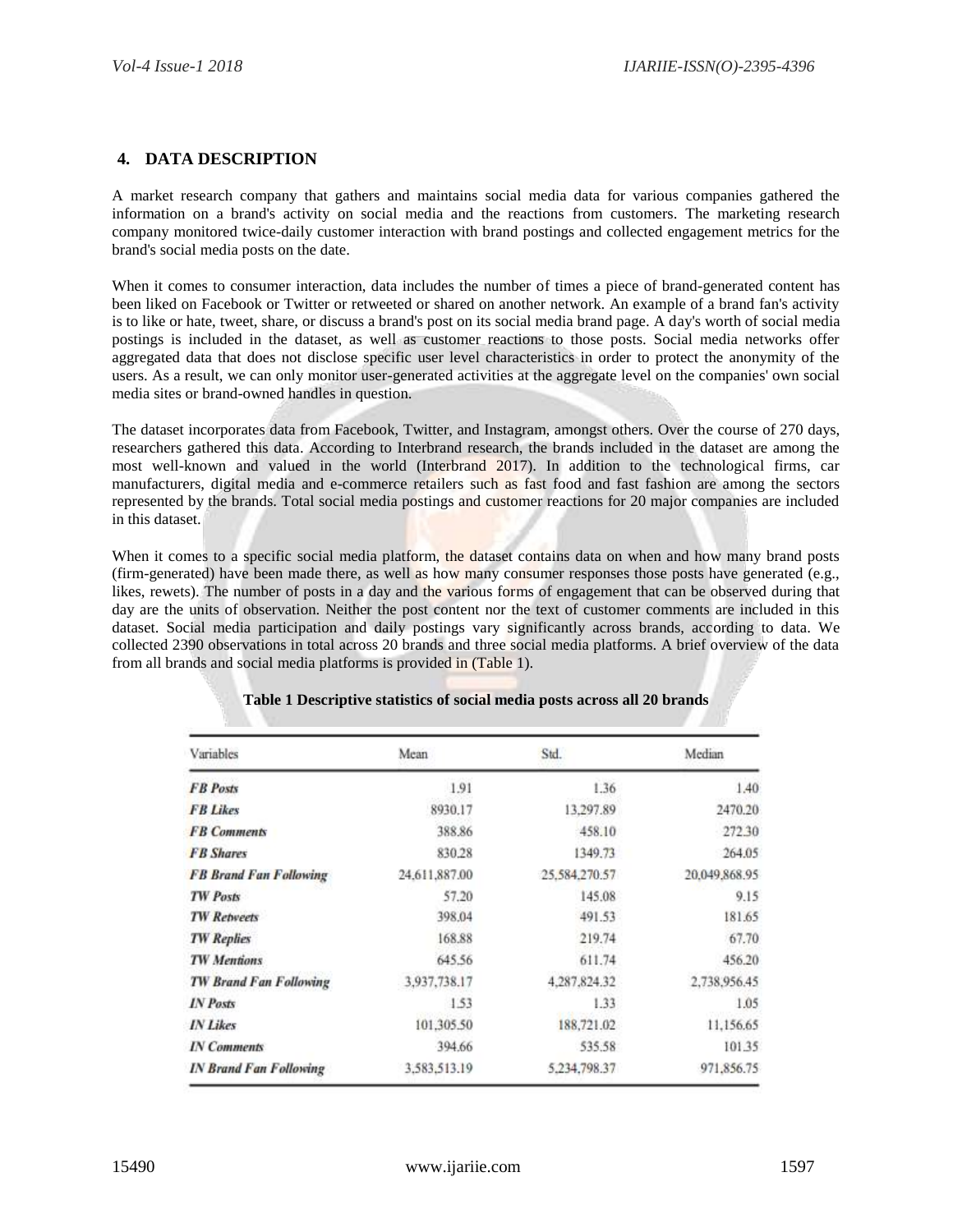#### **5. CONSUMER ENGAGEMENT**

When it comes to measuring customer involvement with a social media post, we follow prior marketing research (Godes and Mayzlin 2009; Duan et al. 2008; Liu 2006). Depending on the platform, the exact statistic changes from post to post. In the following, we provide a quick breakdown of customer interaction by platform.

Using the descriptive data in Table 2A, you can see how many posts and interactions each brand received. Table 2B shows the average weights of the main components analysis and the average variance explained by the first factor for each of the social media platforms mentioned. PCA weights engagement indicators according to their "importance" in explaining engagement variation, as may be seen below. As you can see in the chart, the weights change depending on the kind of interaction and platform.

| <b>Post Format</b>     | Posts    | Interactions | Avg. Int. | Avg. CE       |
|------------------------|----------|--------------|-----------|---------------|
| Airlines               | 10,714   | 1,11,90,016  | 1.044     | 3.21          |
| Automobile             | 16,805   | 9,82,22,485  | 5,845     | 3.02          |
| Banks                  | 9.383    | 5,06,96,874  | 5,403     | 3.86          |
| <b>Beverages</b>       | 2.759    | 5.06.96.874  | 4,776     | 3.63          |
| Computer               | 10,368   | 6,21,32,438  | 5,993     | 6.05          |
| Electronics            | 9.004    | 1,27,46,287  | 1,416     | 1.37          |
| eRetailers             | 17,672   | 6,71,70,838  | 3,801     | 2.22          |
| Fashion                | 4,349    | 3,58,68,223  | 8,247     | 3.87          |
| <b>FMCG Food</b>       | 4,048    | 1,06,63,897  | 2,634     | 2.93          |
| Health/Beauty          | 12,335   | 6,14,09,829  | 4.979     | 3.71          |
| <b>Household Goods</b> | 6,875    | 1,58,76,774  | 2,309     | 3.2           |
| <b>Hotels</b>          | 8,423    | 17,80,607    | 211       | 2.34          |
| Mobile                 | 22,310   | 13,98,34,818 | 6,268     | 5.03          |
| Restaurants            | 10,935   | 3,42,37,584  | 3,131     | 2.06          |
| Retail                 | 10,132   | 1,40,93,818  | 1,391     | 0.95          |
| <b>Sporting Goods</b>  | 3,158    | 89,74,803    | 2,842     | 2.75          |
| Telecom                | 7,918    | 8,67,58,119  | 10,957    | $3.5^{\circ}$ |
| Total                  | 1,67,188 | 72,48,35,205 | 4,335     |               |

Table 2 shows that computer, mobile, and airline brand categories had greater interaction rates than retail, electrical, and restaurant brand categories. Between 2014 and 2016, the Facebook Brand pages of the 100 most popular companies received a total of 16,71,188 updates. The majority of postings come from companies in the mobile, automotive, and eRetail sectors, with a far smaller amount coming from FMCG food brands. Brands are more likely to use the photo format for their posts. With an average engagement rate of 0.95, retail brands have the lowest rate of interaction, while computer category companies have the highest average engagement rate of 6.05. As a consequence, brands in the technology industry have a greater percentage of customer involvement.

#### **Table 3 Average values of principal components analysis (PCA) scores and variance explained by the first factor by social media (across all 20 brands)**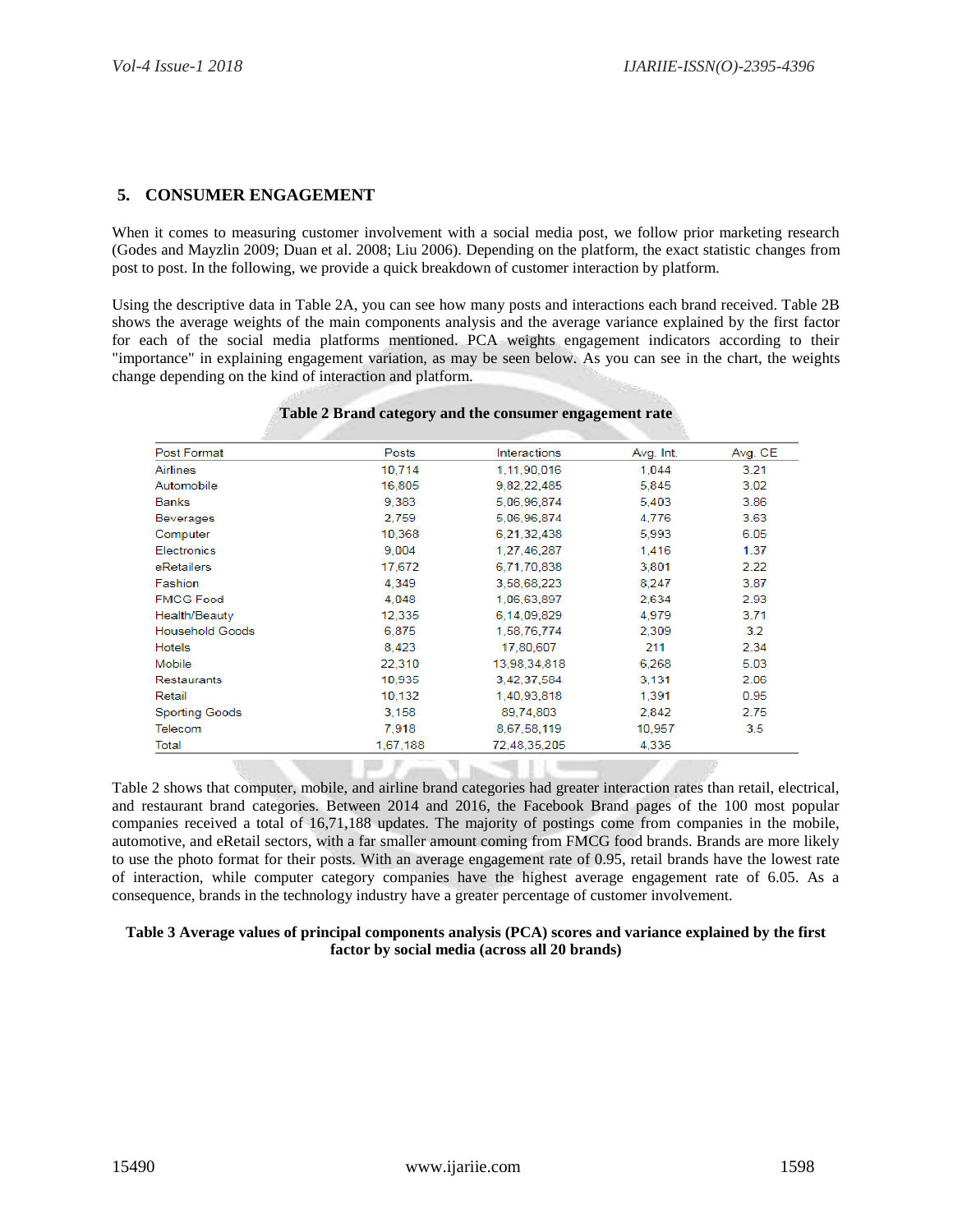| Social Media     | Engagement<br>Type          | PCA Score      | Variance Explained |
|------------------|-----------------------------|----------------|--------------------|
| Facebook         | Likes<br><b>Shares</b>      | 0.956<br>0.143 | 97.405             |
|                  | Comments                    | 0.078          |                    |
| Twitter          | <b>Retweets</b><br>Mentions | 0.445<br>0.834 | 93.419             |
|                  | Retweets                    | 0.159          |                    |
| <i>Instagram</i> | Likes<br>Comments           | 0.999<br>0.007 | 99.785             |

The Social Networking Site Facebook (FB) It includes information on how many times a brand has posted anything on Facebook, how many people have liked or shared it, and how many comments and mentions have been made about it. A PCA method is used to integrate the various engagement indicators and create a single consumer engagement measure that takes into account all of the observed interaction on the brand's page. The focused engagement variable is built using the PCA's initial factor. That's why it's referred to as the FBE. FBE averages 8989.10 per day across all brands and is a linear mix of engagement metrics.

Use of the social networking service Twitter (TW) The amount of tweets a company sends out on Twitter serves as a barometer for the success of its postings. There are many ways to measure how engaged customers are with your brand's Twitter account. By using a similar strategy based on principal component analysis (PCA), we were able to create a single-factor model of Twitter engagement (TWE). TWE has a mean of 769.68 for all brands.

Likes, shares, and comments on a brand's Instagram profile are used to calculate engagement. Brand posts track the amount of activity (posts) by a certain brand on a particular platform. We use PCA to determine the degree of interaction with each brand's postings, in a manner similar to what has been described above. There is an average value of 101,304.55 for IN engagement (INE).

**Table 4. Demographic variable of respondents**

| Demographic      | Characteristics      | Frequency | Percentage |
|------------------|----------------------|-----------|------------|
| Gender           | Male                 | 240       | 71.9       |
|                  | Female               | 94        | 28.1       |
| Age              | $18 - 25$            | 174       | 52.1       |
|                  | $26 - 33$            | 92        | 27.5       |
|                  | $34 - 41$            | 47        | 14.1       |
|                  | $42 - 49$            | 21        | 6.3        |
| <b>Education</b> | Undergraduate Degree | 259       | 77.5       |
|                  | Masters and Above    | 75        | 22.5       |
| Location         | Chennai              | 119       | 35.6       |
|                  | Delhi                | 97        | 29.0       |
|                  | Mumbai               | 55        | 16.5       |
|                  | Bangalore            | 63        | 18.9       |
| Total            |                      | 334       | 100        |

Table 4 shows the demographics of the respondents. Respondents' demographics match recent data showing that males utilise social media in India in greater numbers. Only 28.1% of the sample was female, which is close to the population's average of 71.9% males. Fewer than a quarter (24 percent) of Facebook users in India are female, according to recent data (We Are Social, 2017). According to the data, majority of our customers are between the ages of 18 and 33. 73% of Facebook users are between the ages of 17 and 34, according to the We Are Social (2017)